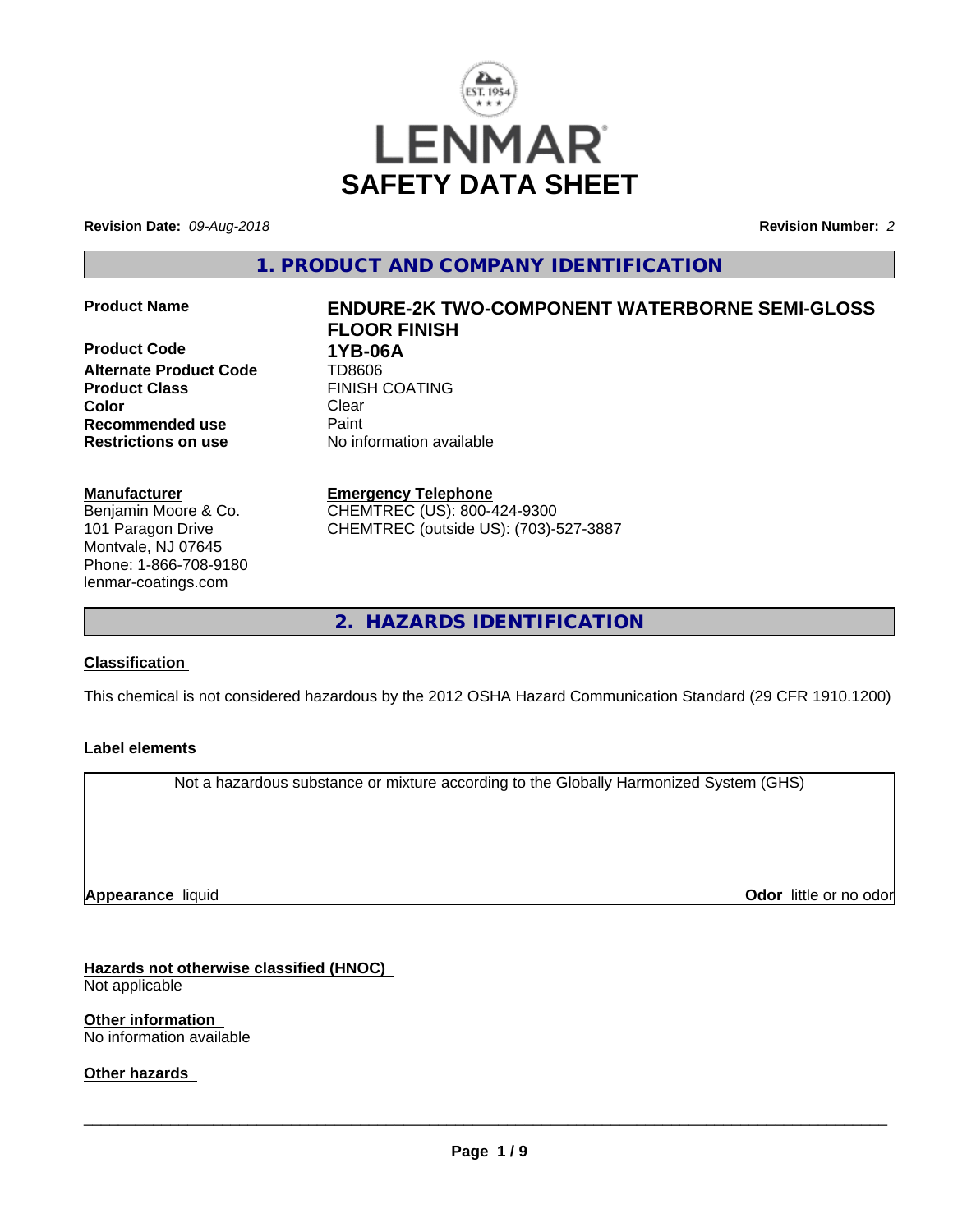**IMPORTANT:** Designed to be mixed with other components. Mixture will have hazards of all components. Before opening packages, read all warning labels. Follow all precautions.

\_\_\_\_\_\_\_\_\_\_\_\_\_\_\_\_\_\_\_\_\_\_\_\_\_\_\_\_\_\_\_\_\_\_\_\_\_\_\_\_\_\_\_\_\_\_\_\_\_\_\_\_\_\_\_\_\_\_\_\_\_\_\_\_\_\_\_\_\_\_\_\_\_\_\_\_\_\_\_\_\_\_\_\_\_\_\_\_\_\_\_\_\_

 **CAUTION:** All floor coatings may become slippery when wet. Where non-skid characteristics are desired, use an appropriate anti-slip aggregate.

#### **3. COMPOSITION INFORMATION ON COMPONENTS**

| Chemical name                       | <b>CAS No.</b> | Weight-% |
|-------------------------------------|----------------|----------|
| Dipropylene glycol monomethyl ether | 34590-94-8     |          |
| Ethanol. 2-(2-butoxyethoxy)-        | 112-34-5       |          |
| Propylene gives monomethyl ether    | 107-98-2       |          |

|                                                                        |               | 4. FIRST AID MEASURES                                                                                                                        |  |  |
|------------------------------------------------------------------------|---------------|----------------------------------------------------------------------------------------------------------------------------------------------|--|--|
| <b>General Advice</b>                                                  |               | No hazards which require special first aid measures.                                                                                         |  |  |
| <b>Eye Contact</b>                                                     | physician.    | Rinse thoroughly with plenty of water for at least 15 minutes and consult a                                                                  |  |  |
| <b>Skin Contact</b>                                                    |               | Wash off immediately with soap and plenty of water while removing all<br>contaminated clothes and shoes.                                     |  |  |
| <b>Inhalation</b>                                                      |               | Move to fresh air. If symptoms persist, call a physician.                                                                                    |  |  |
| Ingestion                                                              | if necessary. | Clean mouth with water and afterwards drink plenty of water. Consult a physician                                                             |  |  |
| <b>Most Important</b><br><b>Symptoms/Effects</b>                       | None known.   |                                                                                                                                              |  |  |
| <b>Notes To Physician</b>                                              |               | Treat symptomatically.                                                                                                                       |  |  |
|                                                                        |               | 5. FIRE-FIGHTING MEASURES                                                                                                                    |  |  |
| <b>Suitable Extinguishing Media</b>                                    |               | Use extinguishing measures that are appropriate to local<br>circumstances and the surrounding environment.                                   |  |  |
| <b>Protective Equipment And Precautions For</b><br><b>Firefighters</b> |               | As in any fire, wear self-contained breathing apparatus<br>pressure-demand, MSHA/NIOSH (approved or equivalent)<br>and full protective gear. |  |  |

**Sensitivity To Mechanical Impact** No

**Sensitivity To Static Discharge** No

**Flash Point Data Flash Point (°F)** Not applicable

**Specific Hazards Arising From The Chemical Closed containers may rupture if exposed to fire or** extreme heat.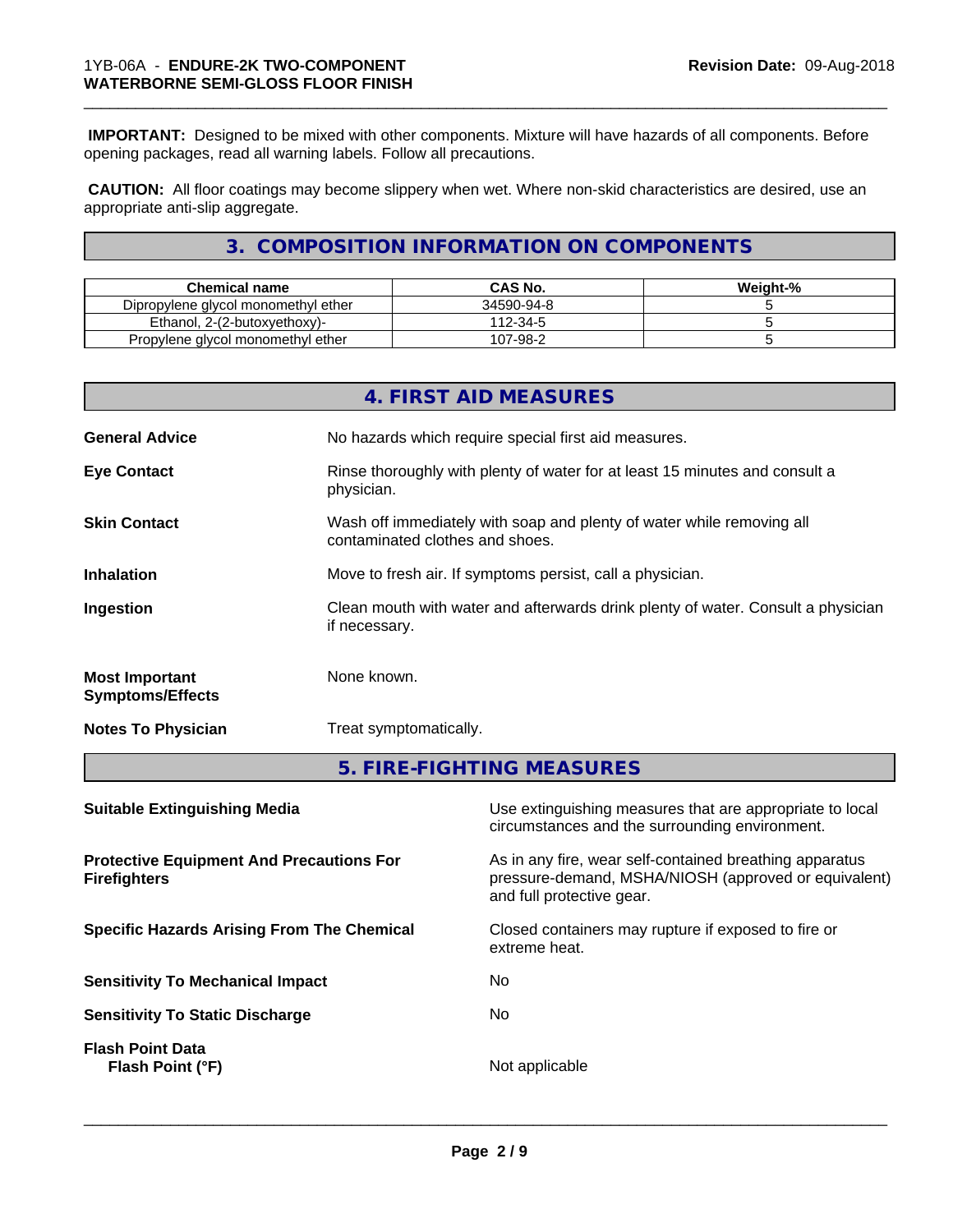| Flash Point (°C)<br><b>Method</b>                                                                                                        |                 | Not applicable<br>Not applicable |                                |
|------------------------------------------------------------------------------------------------------------------------------------------|-----------------|----------------------------------|--------------------------------|
| <b>Flammability Limits In Air</b>                                                                                                        |                 |                                  |                                |
| Lower flammability limit:<br><b>Upper flammability limit:</b>                                                                            |                 | Not applicable<br>Not applicable |                                |
| <b>NFPA</b><br>Health: 1                                                                                                                 | Flammability: 0 | Instability: 0                   | <b>Special: Not Applicable</b> |
| <b>NFPA Legend</b><br>$\bigcap$ N at $\bigcup$ $\bigcup$ $\bigcup$ $\bigcup$ $\bigcup$ $\bigcup$ $\bigcup$ $\bigcup$ $\bigcup$ $\bigcup$ |                 |                                  |                                |

- 0 Not Hazardous
- 1 Slightly
- 2 Moderate
- 3 High
- 4 Severe

*The ratings assigned are only suggested ratings, the contractor/employer has ultimate responsibilities for NFPA ratings where this system is used.*

*Additional information regarding the NFPA rating system is available from the National Fire Protection Agency (NFPA) at www.nfpa.org.*

|                                  | 6. ACCIDENTAL RELEASE MEASURES                                                                                                                                                   |
|----------------------------------|----------------------------------------------------------------------------------------------------------------------------------------------------------------------------------|
| <b>Personal Precautions</b>      | Avoid contact with skin, eyes and clothing. Ensure adequate ventilation.                                                                                                         |
| <b>Other Information</b>         | Prevent further leakage or spillage if safe to do so.                                                                                                                            |
| <b>Environmental precautions</b> | See Section 12 for additional Ecological Information.                                                                                                                            |
| <b>Methods for Cleaning Up</b>   | Soak up with inert absorbent material. Sweep up and shovel into suitable<br>containers for disposal.                                                                             |
|                                  | 7. HANDLING AND STORAGE                                                                                                                                                          |
| <b>Handling</b>                  | Avoid contact with skin, eyes and clothing. Avoid breathing vapors, spray mists or<br>sanding dust. In case of insufficient ventilation, wear suitable respiratory<br>equipment. |
| <b>Storage</b>                   | Keep container tightly closed. Keep out of the reach of children.                                                                                                                |
| <b>Incompatible Materials</b>    | No information available                                                                                                                                                         |

**8. EXPOSURE CONTROLS/PERSONAL PROTECTION**

#### **Exposure Limits**

| <b>Chemical name</b>                | <b>ACGIH TLV</b> | <b>OSHA PEL</b>                   |
|-------------------------------------|------------------|-----------------------------------|
| Dipropylene glycol monomethyl ether | 100 ppm - TWA    | 100 ppm - TWA                     |
|                                     | 150 ppm - STEL   | 600 mg/m <sup>3</sup> - TWA       |
|                                     | Skin             | prevent or reduce skin absorption |
| Ethanol, 2-(2-butoxyethoxy)-        | 10 ppm - TWA     | N/E                               |
| Propylene glycol monomethyl ether   | 50 ppm - TWA     | N/E                               |
|                                     | 100 ppm - STEL   |                                   |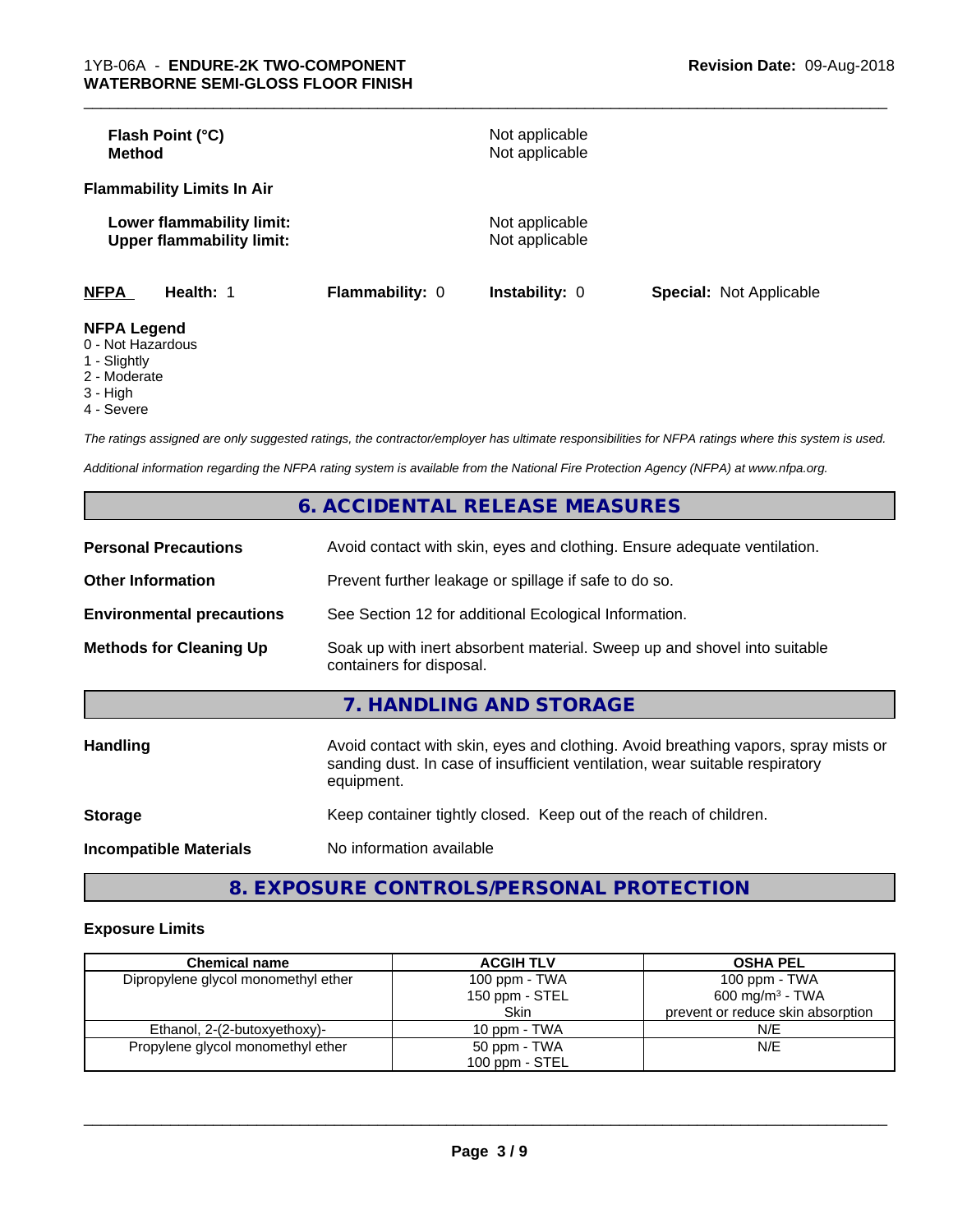#### **Legend**

ACGIH - American Conference of Governmental Industrial Hygienists Exposure Limits OSHA - Occupational Safety & Health Administration Exposure Limits N/E - Not Established

| <b>Engineering Measures</b>          | Ensure adequate ventilation, especially in confined areas.                                                                          |  |  |
|--------------------------------------|-------------------------------------------------------------------------------------------------------------------------------------|--|--|
| <b>Personal Protective Equipment</b> |                                                                                                                                     |  |  |
| <b>Eye/Face Protection</b>           | Safety glasses with side-shields.                                                                                                   |  |  |
| <b>Skin Protection</b>               | Protective gloves and impervious clothing.                                                                                          |  |  |
| <b>Respiratory Protection</b>        | In case of insufficient ventilation wear suitable respiratory equipment.                                                            |  |  |
| <b>Hygiene Measures</b>              | Avoid contact with skin, eyes and clothing. Remove and wash contaminated<br>clothing before re-use. Wash thoroughly after handling. |  |  |

#### **9. PHYSICAL AND CHEMICAL PROPERTIES**

**Appearance** liquid **Odor** little or no odor **Odor Threshold No information available No information available Density (lbs/gal)** 8.4 - 8.8 **Specific Gravity** 1.02 - 1.06 **pH pH**  $\blacksquare$ **Viscosity (cps)** No information available **Solubility(ies)** No information available **Water solubility** No information available **Evaporation Rate No information available No information available Vapor pressure @20 °C (kPa)** No information available **Vapor density**<br> **We Solids**<br>
We Solids
25 - 35 Wt. % Solids **Vol. % Solids** 20 - 30 **Wt. % Volatiles** 65 - 75 **Vol. % Volatiles** 70 - 80 **VOC Regulatory Limit (g/L)** <350 **Boiling Point (°F)** 212 **Boiling Point (°C)** 100 **Freezing Point (°F)** 32 **Freezing Point (°C)** 0 **Flash Point (°F)**<br> **Flash Point (°C)**<br> **Flash Point (°C)**<br> **Not** applicable<br>
Not applicable **Flash Point (°C) Method** Not applicable<br> **Flammability (solid, gas)** Not applicable Not applicable **Flammability (solid, gas)**<br> **Upper flammability limit:**<br>
Upper flammability limit: **Upper flammability limit:**<br> **Lower flammability limit:** Not applicable Not applicable **Lower flammability limit: Autoignition Temperature (°F)** No information available **Autoignition Temperature (°C)** No information available **Decomposition Temperature (°F)** No information available **Decomposition Temperature (°C)** No information available **Partition coefficient** No information available

#### **10. STABILITY AND REACTIVITY**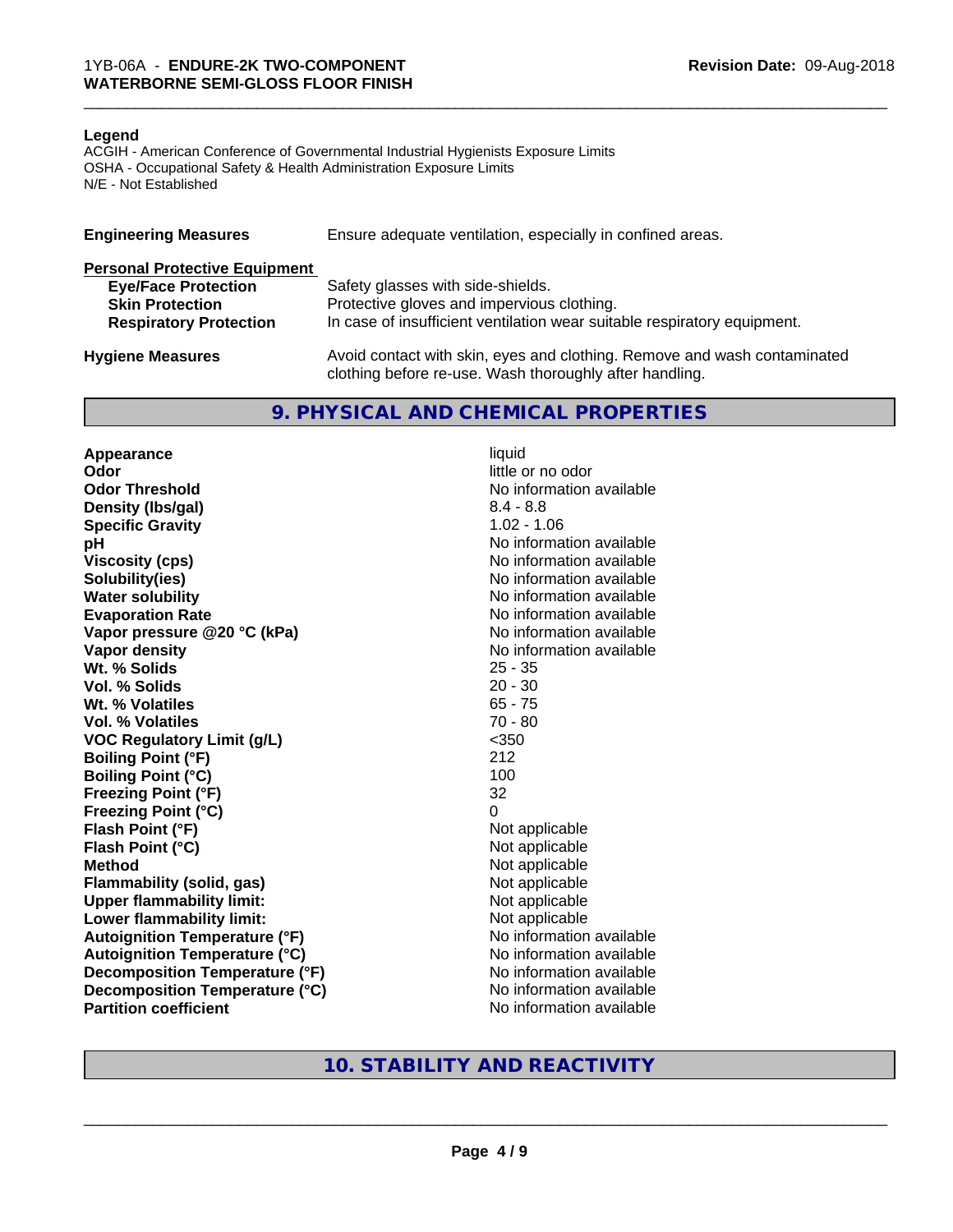| <b>Possibility of hazardous reactions</b> | None under normal conditions of use.     |  |  |
|-------------------------------------------|------------------------------------------|--|--|
| <b>Hazardous Decomposition Products</b>   | None under normal use.                   |  |  |
| <b>Incompatible Materials</b>             | No materials to be especially mentioned. |  |  |
| <b>Conditions to avoid</b>                | Prevent from freezing.                   |  |  |
| <b>Chemical Stability</b>                 | Stable under normal conditions.          |  |  |
| <b>Reactivity</b>                         | Not Applicable                           |  |  |

#### **11. TOXICOLOGICAL INFORMATION**

| <b>Product Information</b>                                                                                                                                                                                                                                                                                                                                                     |                                                                                                                                                                                                                                                                                                                                                                                                                                                                                                                                                                                  |
|--------------------------------------------------------------------------------------------------------------------------------------------------------------------------------------------------------------------------------------------------------------------------------------------------------------------------------------------------------------------------------|----------------------------------------------------------------------------------------------------------------------------------------------------------------------------------------------------------------------------------------------------------------------------------------------------------------------------------------------------------------------------------------------------------------------------------------------------------------------------------------------------------------------------------------------------------------------------------|
| Information on likely routes of exposure                                                                                                                                                                                                                                                                                                                                       |                                                                                                                                                                                                                                                                                                                                                                                                                                                                                                                                                                                  |
| <b>Principal Routes of Exposure</b>                                                                                                                                                                                                                                                                                                                                            | Eye contact, skin contact and inhalation.                                                                                                                                                                                                                                                                                                                                                                                                                                                                                                                                        |
| <b>Acute Toxicity</b>                                                                                                                                                                                                                                                                                                                                                          |                                                                                                                                                                                                                                                                                                                                                                                                                                                                                                                                                                                  |
| <b>Product Information</b>                                                                                                                                                                                                                                                                                                                                                     | No information available                                                                                                                                                                                                                                                                                                                                                                                                                                                                                                                                                         |
|                                                                                                                                                                                                                                                                                                                                                                                | Symptoms related to the physical, chemical and toxicological characteristics                                                                                                                                                                                                                                                                                                                                                                                                                                                                                                     |
| <b>Symptoms</b>                                                                                                                                                                                                                                                                                                                                                                | No information available                                                                                                                                                                                                                                                                                                                                                                                                                                                                                                                                                         |
|                                                                                                                                                                                                                                                                                                                                                                                | Delayed and immediate effects as well as chronic effects from short and long-term exposure                                                                                                                                                                                                                                                                                                                                                                                                                                                                                       |
| Eye contact<br><b>Skin contact</b><br><b>Inhalation</b><br>Ingestion<br><b>Sensitization</b><br><b>Neurological Effects</b><br><b>Mutagenic Effects</b><br><b>Reproductive Effects</b><br><b>Developmental Effects</b><br><b>Target organ effects</b><br><b>STOT - single exposure</b><br><b>STOT - repeated exposure</b><br>Other adverse effects<br><b>Aspiration Hazard</b> | May cause slight irritation.<br>Substance may cause slight skin irritation. Prolonged or repeated contact may dry<br>skin and cause irritation.<br>May cause irritation of respiratory tract.<br>Ingestion may cause gastrointestinal irritation, nausea, vomiting and diarrhea.<br>No information available<br>No information available.<br>No information available.<br>No information available.<br>No information available.<br>No information available.<br>No information available.<br>No information available.<br>No information available.<br>No information available |
| <b>Numerical measures of toxicity</b>                                                                                                                                                                                                                                                                                                                                          |                                                                                                                                                                                                                                                                                                                                                                                                                                                                                                                                                                                  |

**The following values are calculated based on chapter 3.1 of the GHS document**

| ATEmix (oral)                        | 52743 mg/kg |
|--------------------------------------|-------------|
| <b>ATEmix (dermal)</b>               | 47047 mg/kg |
| <b>ATEmix (inhalation-dust/mist)</b> | 4702.2      |
| ATEmix (inhalation-vapor)            | 2941.7 ma/L |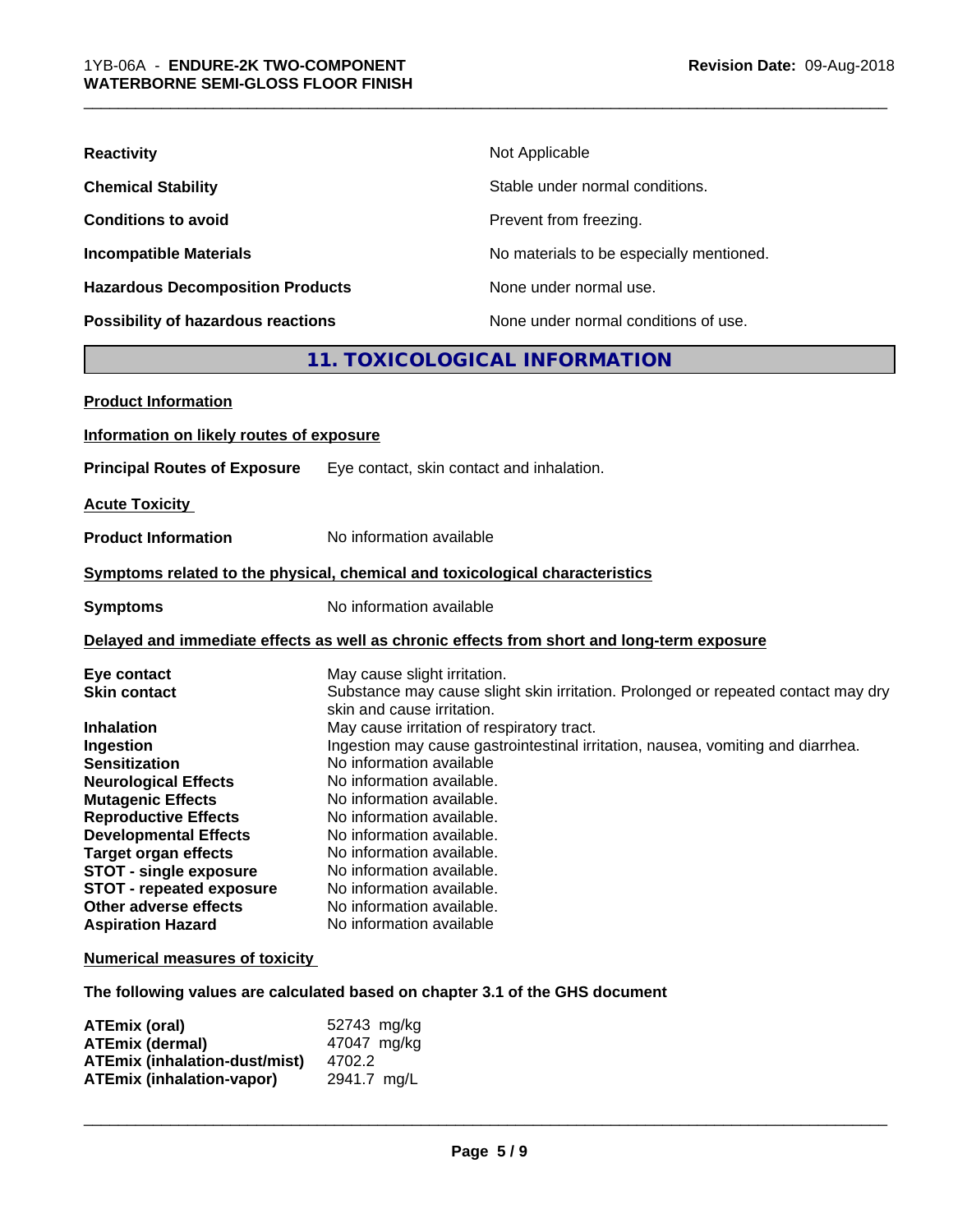#### **Component Information**

Dipropylene glycol monomethyl ether LD50 Oral: 5400 µL/kg (Rat) LD50 Dermal: 10 mL/kg (Rabbit) Ethanol, 2-(2-butoxyethoxy)- LD50 Oral: 3384 mg/kg (Rat) LD50 Dermal: 2700 mg/kg (Rabbit) Propylene glycol monomethyl ether LD50 Oral: 6,600 mg/kg (Rat) LD50 Dermal: 13,000 mg/kg (Rabbit) LC50 Inhalation (Vapor): 10,000 ppm (Rat)

#### **Carcinogenicity**

*The information below indicateswhether each agency has listed any ingredient as a carcinogen:.*

#### **12. ECOLOGICAL INFORMATION**

\_\_\_\_\_\_\_\_\_\_\_\_\_\_\_\_\_\_\_\_\_\_\_\_\_\_\_\_\_\_\_\_\_\_\_\_\_\_\_\_\_\_\_\_\_\_\_\_\_\_\_\_\_\_\_\_\_\_\_\_\_\_\_\_\_\_\_\_\_\_\_\_\_\_\_\_\_\_\_\_\_\_\_\_\_\_\_\_\_\_\_\_\_

#### **Ecotoxicity Effects**

The environmental impact of this product has not been fully investigated.

#### **Product Information**

#### **Acute Toxicity to Fish**

No information available

#### **Acute Toxicity to Aquatic Invertebrates**

No information available

#### **Acute Toxicity to Aquatic Plants**

No information available

#### **Persistence / Degradability**

No information available.

#### **Bioaccumulation**

There is no data for this product.

#### **Mobility in Environmental Media**

No information available.

#### **Ozone**

No information available

#### **Component Information**

#### **Acute Toxicity to Fish** No information available

#### **Acute Toxicity to Aquatic Invertebrates**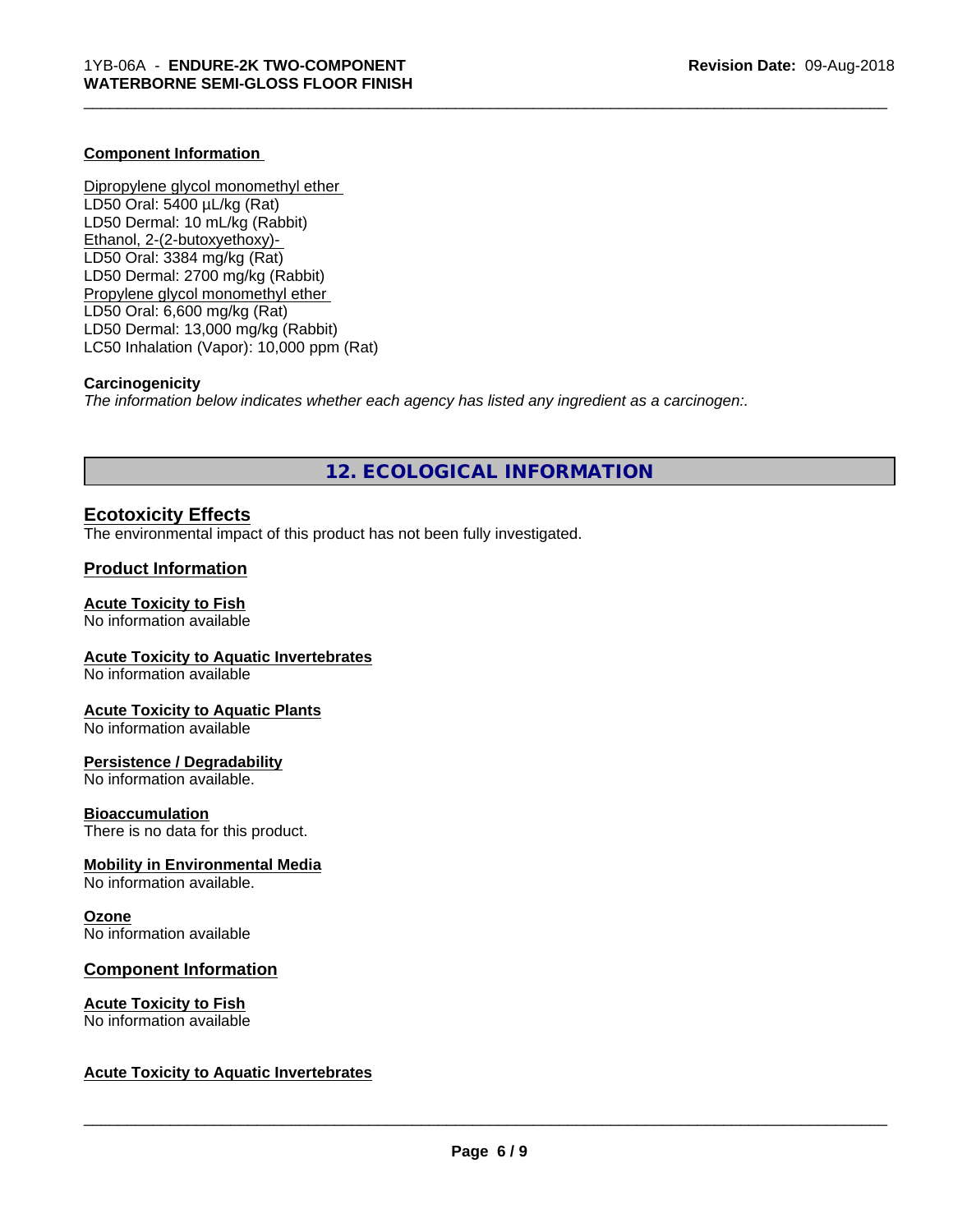#### No information available Ethanol, 2-(2-butoxyethoxy)- EC50: 100 mg/L (Daphnia - 48 hr.)

#### **Acute Toxicity to Aquatic Plants**

No information available

|                              | 13. DISPOSAL CONSIDERATIONS                                                                                                                                                                                               |
|------------------------------|---------------------------------------------------------------------------------------------------------------------------------------------------------------------------------------------------------------------------|
| <b>Waste Disposal Method</b> | Dispose of in accordance with federal, state, and local regulations. Local<br>requirements may vary, consult your sanitation department or state-designated<br>environmental protection agency for more disposal options. |
|                              | 14. TRANSPORT INFORMATION                                                                                                                                                                                                 |
| <b>DOT</b>                   | Not regulated                                                                                                                                                                                                             |
| <b>ICAO/IATA</b>             | Not regulated                                                                                                                                                                                                             |
| <b>IMDG/IMO</b>              | Not regulated                                                                                                                                                                                                             |
|                              | <b>15. REGULATORY INFORMATION</b>                                                                                                                                                                                         |
|                              |                                                                                                                                                                                                                           |

\_\_\_\_\_\_\_\_\_\_\_\_\_\_\_\_\_\_\_\_\_\_\_\_\_\_\_\_\_\_\_\_\_\_\_\_\_\_\_\_\_\_\_\_\_\_\_\_\_\_\_\_\_\_\_\_\_\_\_\_\_\_\_\_\_\_\_\_\_\_\_\_\_\_\_\_\_\_\_\_\_\_\_\_\_\_\_\_\_\_\_\_\_

#### **International Inventories**

| <b>TSCA: United States</b> | Yes - All components are listed or exempt. |
|----------------------------|--------------------------------------------|
| <b>DSL: Canada</b>         | Yes - All components are listed or exempt. |

#### **Federal Regulations**

#### **SARA 311/312 hazardous categorization**

| Acute health hazard               | N٥ |
|-----------------------------------|----|
| Chronic Health Hazard             | N٥ |
| Fire hazard                       | Nο |
| Sudden release of pressure hazard | N٥ |
| Reactive Hazard                   | N٥ |

#### **SARA 313**

Section 313 of Title III of the Superfund Amendments and Reauthorization Act of 1986 (SARA). This product contains a chemical or chemicals which are subject to the reporting requirements of the Act and Title 40 of the Code of Federal Regulations, Part 372:

| Chemical name                       | <b>CAS No.</b> | Weight-% | <b>CERCLA/SARA 313</b><br>(de minimis concentration) |
|-------------------------------------|----------------|----------|------------------------------------------------------|
| Dipropylene glycol monomethyl ether | 34590-94-8     |          |                                                      |
| Ethanol, 2-(2-butoxyethoxy)-        | 112-34-5       |          |                                                      |

#### **Clean Air Act,Section 112 Hazardous Air Pollutants (HAPs) (see 40 CFR 61)**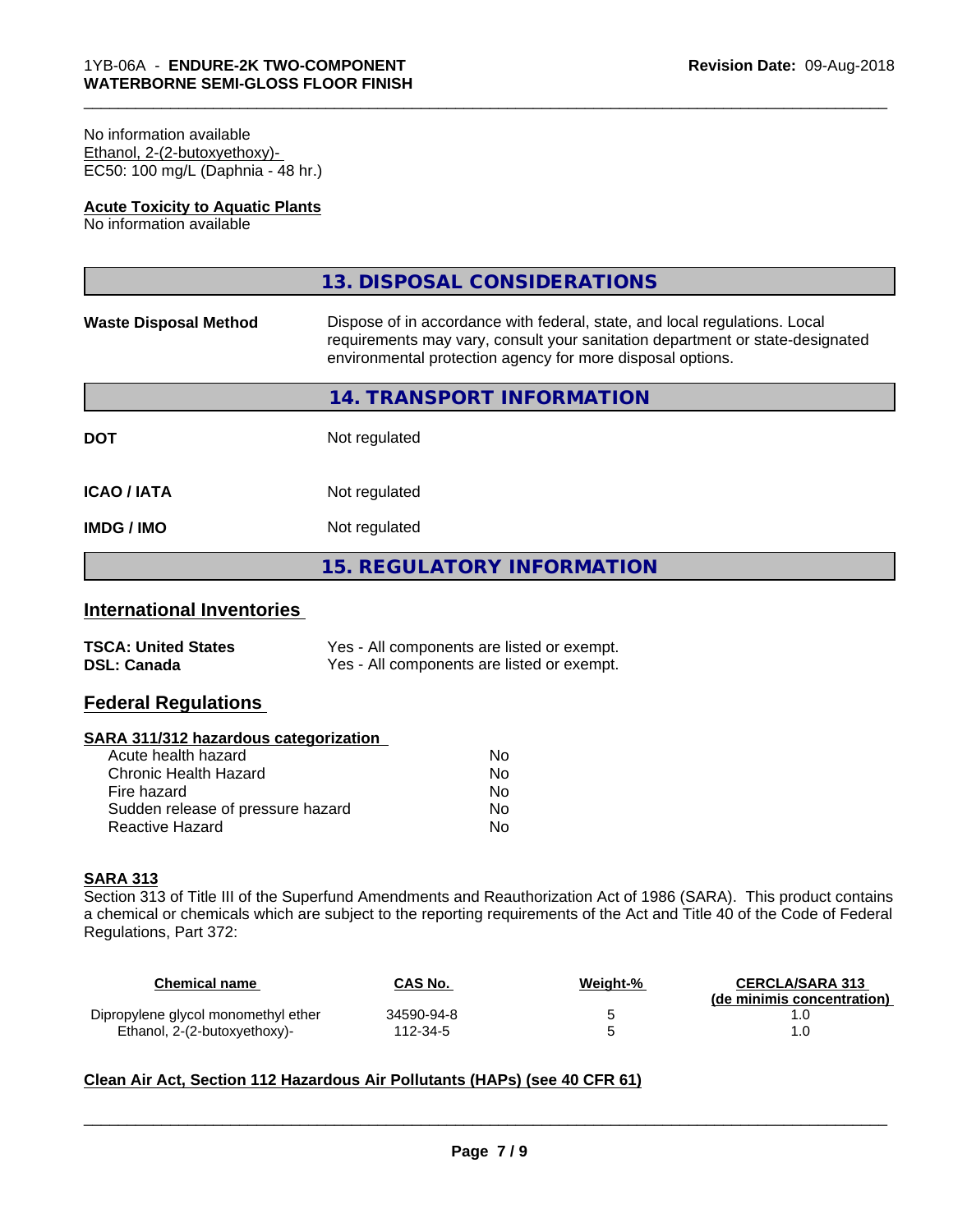This product contains the following HAPs:

*None*

#### **US State Regulations**

#### **California Proposition 65**

**AN** WARNING: Cancer and Reproductive Harm– www.P65warnings.ca.gov

#### **State Right-to-Know**

| <b>Chemical name</b>                | <b>Massachusetts</b> | <b>New Jersey</b> | Pennsylvania |
|-------------------------------------|----------------------|-------------------|--------------|
| Dipropylene glycol monomethyl ether |                      |                   |              |
| Ethanol. 2-(2-butoxvethoxy)-        |                      |                   |              |
| Propylene glycol monomethyl ether   |                      |                   |              |

#### **Legend**

X - Listed

### **16. OTHER INFORMATION**

**HMIS** - **Health:** 1 **Flammability:** 0 **Reactivity:** 0 **PPE:** -

\_\_\_\_\_\_\_\_\_\_\_\_\_\_\_\_\_\_\_\_\_\_\_\_\_\_\_\_\_\_\_\_\_\_\_\_\_\_\_\_\_\_\_\_\_\_\_\_\_\_\_\_\_\_\_\_\_\_\_\_\_\_\_\_\_\_\_\_\_\_\_\_\_\_\_\_\_\_\_\_\_\_\_\_\_\_\_\_\_\_\_\_\_

#### **HMIS Legend**

- 0 Minimal Hazard
- 1 Slight Hazard
- 2 Moderate Hazard
- 3 Serious Hazard
- 4 Severe Hazard
- \* Chronic Hazard
- X Consult your supervisor or S.O.P. for "Special" handling instructions.

*Note: The PPE rating has intentionally been left blank. Choose appropriate PPE that will protect employees from the hazards the material will present under the actual normal conditions of use.*

*Caution: HMISÒ ratings are based on a 0-4 rating scale, with 0 representing minimal hazards or risks, and 4 representing significant hazards or risks. Although HMISÒ ratings are not required on MSDSs under 29 CFR 1910.1200, the preparer, has chosen to provide them. HMISÒ ratings are to be used only in conjunction with a fully implemented HMISÒ program by workers who have received appropriate HMISÒ training. HMISÒ is a registered trade and service mark of the NPCA. HMISÒ materials may be purchased exclusively from J. J. Keller (800) 327-6868.*

 **WARNING!** If you scrape, sand, or remove old paint, you may release lead dust. LEAD IS TOXIC. EXPOSURE TO LEAD DUST CAN CAUSE SERIOUS ILLNESS, SUCH AS BRAIN DAMAGE, ESPECIALLY IN CHILDREN. PREGNANT WOMEN SHOULD ALSO AVOID EXPOSURE.Wear a NIOSH approved respirator to control lead exposure. Clean up carefully with a HEPA vacuum and a wet mop. Before you start, find out how to protect yourself and your family by contacting the National Lead Information Hotline at 1-800-424-LEAD or log on to www.epa.gov/lead.

**Prepared By** Product Stewardship Department Benjamin Moore & Co. 101 Paragon Drive